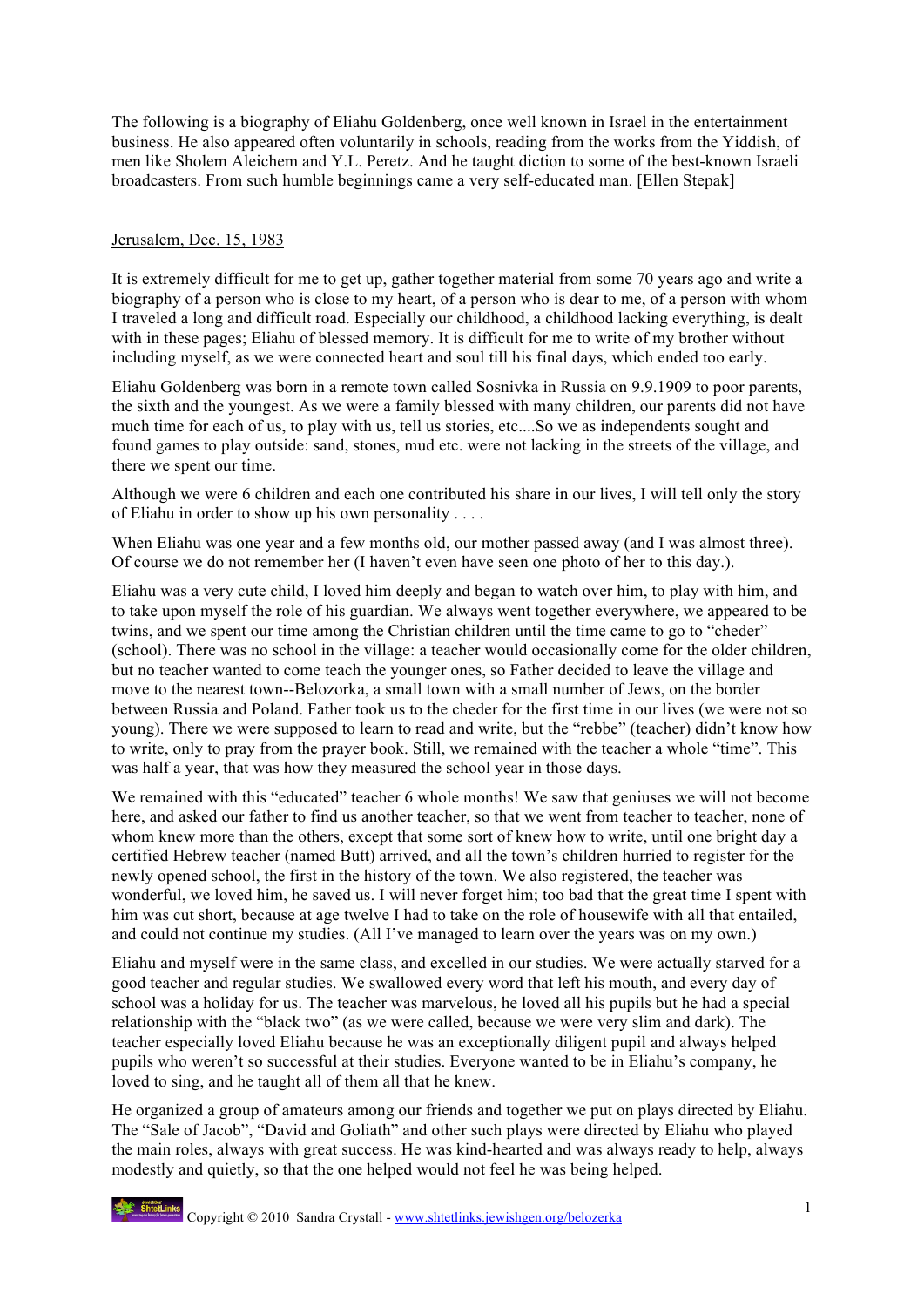At a young age he began to look for ways of earning his own way. He invented wooden mousetraps and sold them. From rubber used for shoe soles he made all kinds of stamps, and anyone who needed a special rubber stamp applied to Eliahu who supplied the request. But all his work and successes did not satisfy Eliahu's desire to make progress in his life. At age twelve and a half he left town to go far away and seek new horizons. The place he chose to go to was Krakow, because there someone had promised him work. He took his modest baggage with him and left. In Krakow he rented a room and began to work at anything he was offered, among other jobs as a sales clerk. In his free hours he studied, painted and embroidered. On one of his towels we saw a view of Krakov which he embroidered as he sat in the store, of the view he saw through the window.

In 1929 Eliahu left Krakow for Warsaw but not before visiting us in Belozorka. When he'd left the house he had been a child, and there was no one to remember his 13th birthday; there had been no bar-mitzvah celebration. Eliahu grew up and was educated on his own without assistance, and when he returned from Krakow he was a handsome young man, with a lovely shiny shock of black hair, and black eyes full of life. He sang many new songs. Our house filled up with friends, acquaintances, everyone wanted to see him and to shake his hand. Especially crazy over him were my girlfriends, they surrounded him as flies do honey. It was a great honor for any girl when Eliahu invited her to dance or taught her a new song. They were envious of me for having such a brother. Among the visitors was a good friend of Father's, who once had been one of Eliahu's teachers. This man was extremely religious and "knew" that his religious student went every morning to pray at the synagogue even in the worst winter weather. And when I commented that one may pray at home, he answered me in anger: "If all the Jews were to pray at home, why did they build the synagogues?" And this Jew loved Eliahu very much and turned to him directly: "Tell me Eliahuneh, do you pray every morning and put on phylacteries properly?" Eliahu didn't think very much and on the spot answered: "No, I don't pray." That Jew didn't know how to respond to such insolence of his beloved pupil, got red as fire, and began to walk away on twisted legs as if a snake was crawling by him. Finally he turned again to Eliahu and with a gesture as if asking for pity, asked: "How is it that Eliahuneh you do not pray, and tell me so!" Eliahu again quietly and confidently and with grace responded: "because I don't want 2 sins: first--that I don't pray, and secondly--that I lie to my teacher". This time the Jew paled, became silent. After a few minutes he approached Eliahu, hugged and kissed him and then turned to Father and said to him: "Michals, du hast a groissen zohn" (Michael, you have a great son).

After a few weeks together at home, Eliahu went to Warsaw. In that same year I left Belozorka for Argentina, and I traveled via Warsaw to take my leave of my brother, who awaited me at the train and led me directly to his room. In the evening he gave me his bed and he himself slept on the floor, on his raincoat. He would not agree to accept a blanket in order to cover himself, for fear that I wouldn't be warm enough.

The following day Eliahu gave me a tiny package for the journey, I know that all his savings were [the equivalent of] 5 dollars and understood that what he was giving me had cost all those savings. So I asked him, why did he spend all he had on me? Then he replied in his perpetual charm:

"Sharaleh, it's a pity I haven't another 5 dollars, gladly would I spend them on you!" Such was my brother, always quiet and always smiling.

On April 4, 1934 between Tuesday and Wednesday, at 2:30 a.m. our father died. He had been lonely, and didn't want to come with me to Argentina. His neighbors had notified Eliahu of his illness, and within 20 hours Eliahu made it home (more rapid transportation didn't exist then), but he was too late. He arrived after the funeral, and all that remained was to visit the new grave of his father and also the grave of his mother, and cry. He saw to preparing gravestones, and wrote me, "I do not know what to do with all the energy and desire I'd come with to help Father. . . ."

After sitting shivah Eliahu disposed of the house and its contents for pennies and returned to Warsaw where he continued to work, study, and teach; and we continued corresponding as usual. According to an agreement between us, he always corrected my mistakes in Hebrew, which was idyllic...until the Nazis took over the world. Eliahu left Warsaw with one small suitcase, and we did not hear from him

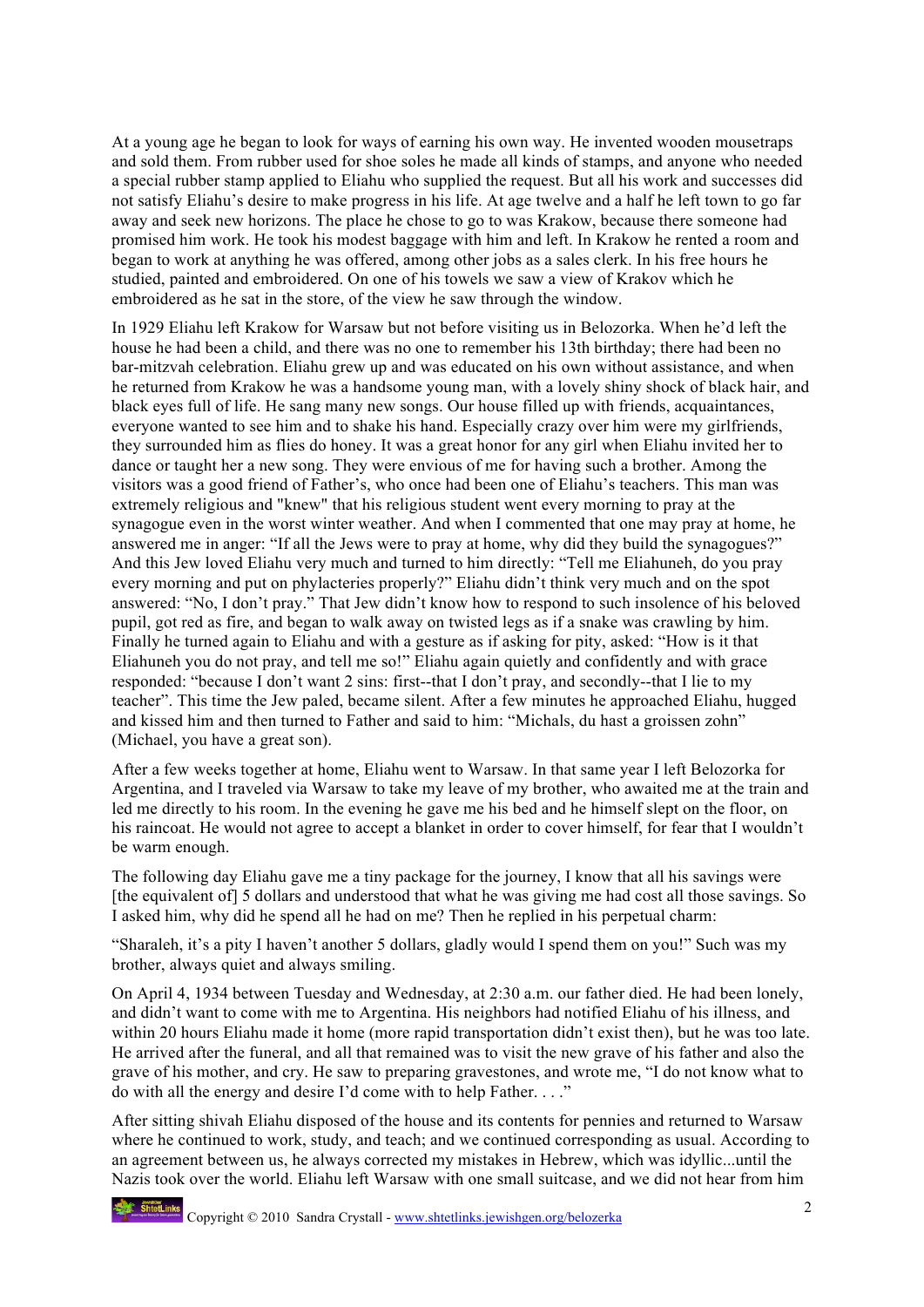and didn't know about him until Nov. 1, 1946, when there was a notice in the Yiddishe Zeitung of Argentina that Eliahu Goldenberg was looking for his family. There was also a photo of his family: Lili, and their first-born son, David, today Dudu Topaz. Of course our joy was tremendous, the connection was renewed. By then Eliahu was in Israel, and his mailing address was: The Cultural Center of the Histadrut, Tel Aviv, POB 303, Palestine. The letter exchange resumed; meanwhile they had another son, Michael, today Miki Goldenberg.

The years passed, my own son Yehuda married and together with his wife Pupeh immigrated to Israel. A year later they had a son, Ilan. They invited me to come meet my first grandson.

The year was 1955 when I came as a tourist, and after many years of separation, I met my brother. There was no sign of that black shock of hair; white "snow" now covered his head. Years of suffering, concerns about making a living, attempts to study, escape from an enemy--all of these had left their mark on his beautiful face, but Eliahu never retreated. He continued as usual on his way, always seeking the truth. It pained him very much that our country was not as he had wished to find it. He did not like politics, he ran from it. He was a good husband and dedicated father. I knew him well, we were both adults, each with a great "package" of life experience. He used to appear all over the country, and I attended all his performances. He confided in me about everything and told me about his successes and less-than-successes. . . .

The final performances of his life were in Jerusalem, where I currently reside. By then he was already ill. But as usual he did not give in. He visited me, I asked him to stop working so hard, but he would not be dissuaded, and continued to work until the very end.

After the performances in Jerusalem he had a very serious operation, suffered very much, and again and again was hospitalized. It is interesting that the same fate which tied us at the beginning of our lives, accompanied us until the end. We both were hospitalized at the same time. While Eliahu was hospitalized in Tel Aviv, I was hospitalized in the Beer Sheva hospital for 6 weeks. At that time Eliahu was still able to write and he sent me a letter of "complaint": how come you're sick too? Couldn't you have waited another 20 years? (He was still in a mood to joke, so apparently he was unaware of the imminent end.)

In the next few weeks, I awaited Eliahu's visit. He did not come. His condition worsened; I wasn't told. However, the very fact that he did not appear to see me was a clear sign that something was wrong.

As I myself was in poor condition, and thought that probably I would not recover, I longed to see my brother for the last time. By that time, I had been staying with my son and his wife on the kibbutz, for a month and a half, and I began to nag them to take me to see Eliahu. They found all kinds of excuses not to take me, because I was not well enough for the journey, and also they did not want me to see Eliahu in that condition….Eventually they gave in to my request and took me. By then Eliahu had been transferred to Beit Levinstein in Raanana. We began to search for him, when the elevator opened, and brought Eliahu on a wheelchair. To describe my state and my feelings at that moment I am unable, I barely stood on my feet. I restrained myself from crying out, and at that moment I heard a voice, a voice that resembled an echo, an echo coming from a tunnel. The voice issued from a sick and painful throat, the voice made a super-human effort to come forth despite the difficulties. And the voice released one word I had heard so many times from Elaihu: "Sharaleh! Why did you come?" (The word Sharaleh continues to echo in my mind.)

We stayed with him a short while. I noticed with much sorrow how my brother wanted to drink a little tea and was unable to swallow, wanted to exchange a few words with me and the voice--that same voice which one would drive my girlfriends "crazy"--this time that voice betrayed him. . . . Still I hoped that his condition would improve and Eliahu would again stand up and return to his usual ways, but his luck decided otherwise….I visited him on Oct. 19th, 1976 which was indeed the last time I saw my little brother. Two weeks later Eliahu was no longer among the living; he died on Nov. 4th, 1976. No one told me the bitter news, only the following day at 8:00 p.m. I heard on the radio: "The reader and director Eliahu Goldenberg is no more". How this report (I was alone in the house still very ill) affected me and what happened to me later on--no need to relate.